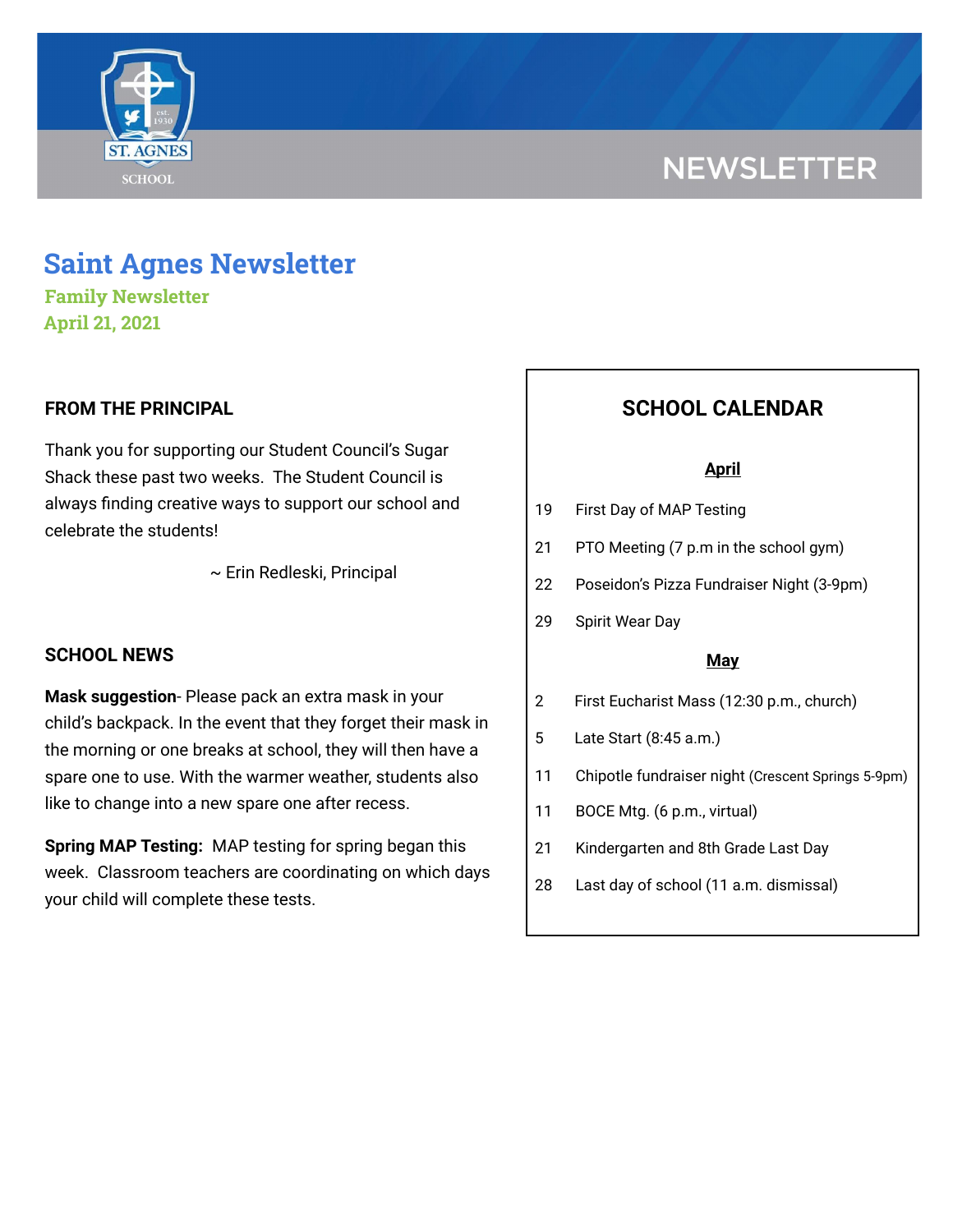#### **PTO NEWS**

**PTO Meeting:** Next PTO meeting is tonight, Wednesday April 21 at 7:00. We will meet in the gym of the school. There will also be a virtual option too [https://meet.google.com/iue-cvzb-qxt.](https://meet.google.com/iue-cvzb-qxt) This is our last meeting of the school year. We will recap the events of this year and start planning for next year. If you are interested in learning more about PTO and ways to get involved, please join us on Wednesday. If you have any questions or suggestions, please contact Amy Lantz – amykilgore18@gmail.com

**Poseidon's Pizza Company Fundraiser Night:** Thursday 4/22 - 3-9PM; 2513 Ritchie Avenue - Crescent Springs/Buttermilk Pike location. Our school will receive 35% of the profits for all dine in and carry out orders when you mention you are with St. Agnes. Please invite family and friends to help support our school. Poseidon's Pizza Company is giving us a very generous give back night, if you can participate it would be a great help to our school!

Leeta Ruth Boutique Spring Deal: April 15<sup>th</sup> - May 15<sup>th</sup>, Leeta Ruth in Ludlow, KY will donate 20% of all proceeds back to St. Agnes. To shop at Leeta Ruth and give back to St. Agnes, you can either visit during store hours (Thursday 11-3pm; Friday 12-5pm; Saturday 12-4pm) or schedule a private shopping event. To schedule a private event, FB message Kim Hoyt at Leeta Ruth Boutique [\(https://www.facebook.com/leetaruthboutique/](https://www.facebook.com/leetaruthboutique/)), Instagram DM (@leetaruthboutique) or e-mail Kim (leetaruthboutique@gmail.com) to arrange a time to stop in and shop. Let her know you are shopping for St. Agnes. Leeta Ruth can accompany groups of up to 8 and you are welcome to bring in drinks or food to make it a Girls Night/Day Out!

**Teacher Wish Lists are still open**: The teacher wish lists are still open until Wednesday April 28th at 9 pm on the Big Blue Bash website [www.bbb2021.givesmart.com](http://www.bbb2021.givesmart.com/). The teacher wish list money goes directly to each classroom.

**Class Gift pictures available for purchase**: We have had several requests to purchase the class gift pictures. This includes each homeroom picture and the combined 8th grade picture. We will do a bulk order on Wednesday April 28th. The pictures are \$10 each. You can purchase the pictures on our Big Blue Bash website [www.bbb2021.givesmart.com](http://www.bbb2021.givesmart.com/) under items. Once the orders come in we will contact you for pickup or delivery. If you have any questions feel free to reach out to the Big Blue Bash email SaintAgnesBigBlueBash@gmail.com

**Big Blue Bash Bags:** Did you miss out on the party to-go kits but loved the bag? We have some extra empty bags and will be selling them for \$15 a piece. The number is limited so order soon at Big Blue Bash website [www.bbb2021.givesmart.com](http://www.bbb2021.givesmart.com/) under items.

**BBB out of uniform and bring your stuffy to school passes:** Both the out of uniform and bring your stuffy to school passes are available until Wednesday April 28th at Big Blue Bash website [www.bbb2021.givesmart.com](http://www.bbb2021.givesmart.com/) under items.

#### **Mission Statement of Saint Agnes School**

Saint Agnes School exists to provide excellence in Catholic education while inspiring and empowering our students to live the Gospel message of Jesus Christ. As compassionate and faithful Christians, we continue to pursue our spiritual journey, achieve our highest academic potential, and be stewards of the Catholic faith to others.